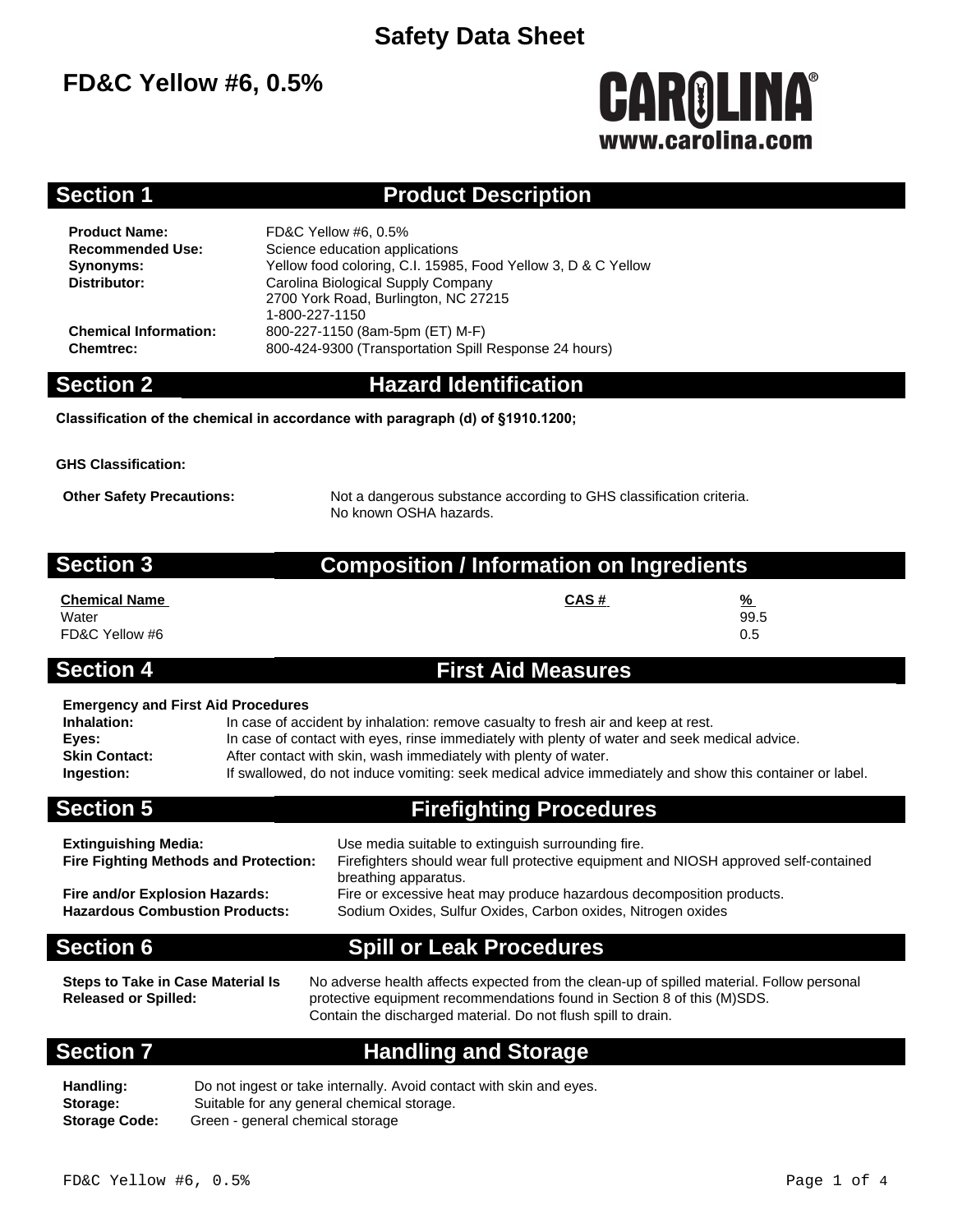| <b>Section 8</b>                            |                                                                                                                                                                                                                                                                                                                                                                                | <b>Protection Information</b> |                 |        |  |
|---------------------------------------------|--------------------------------------------------------------------------------------------------------------------------------------------------------------------------------------------------------------------------------------------------------------------------------------------------------------------------------------------------------------------------------|-------------------------------|-----------------|--------|--|
|                                             | <b>ACGIH</b>                                                                                                                                                                                                                                                                                                                                                                   |                               | <b>OSHA PEL</b> |        |  |
| <b>Chemical Name</b>                        | <u>(TWA)</u>                                                                                                                                                                                                                                                                                                                                                                   | (STEL)                        | <u>(TWA)</u>    | (STEL) |  |
| No data available                           | N/A                                                                                                                                                                                                                                                                                                                                                                            | N/A                           | N/A             | N/A    |  |
| <b>Control Parameters</b>                   |                                                                                                                                                                                                                                                                                                                                                                                |                               |                 |        |  |
| <b>Engineering Measures:</b>                | No exposure limits exist for the constituents of this product. General room ventilation<br>might be required to maintain operator comfort under normal conditions of use.                                                                                                                                                                                                      |                               |                 |        |  |
| <b>Personal Protective Equipment (PPE):</b> | Lab coat, apron, eye wash, safety shower.                                                                                                                                                                                                                                                                                                                                      |                               |                 |        |  |
| <b>Respiratory Protection:</b>              | No respiratory protection required under normal conditions of use.                                                                                                                                                                                                                                                                                                             |                               |                 |        |  |
| <b>Eye Protection:</b>                      | Wear chemical splash goggles when handling this product. Have an eye wash station<br>available.                                                                                                                                                                                                                                                                                |                               |                 |        |  |
| <b>Skin Protection:</b>                     | Avoid skin contact by wearing chemically resistant gloves, an apron and other protective<br>equipment depending upon conditions of use. Inspect gloves for chemical break-through<br>and replace at regular intervals. Clean protective equipment regularly. Wash hands and<br>other exposed areas with mild soap and water before eating, drinking, and when leaving<br>work. |                               |                 |        |  |
| Gloves:                                     | Natural rubber, Neoprene, PVC or equivalent.                                                                                                                                                                                                                                                                                                                                   |                               |                 |        |  |
| <b>Section 9</b>                            |                                                                                                                                                                                                                                                                                                                                                                                | <b>Physical Data</b>          |                 |        |  |
| <b>Formula:</b> See section 3               |                                                                                                                                                                                                                                                                                                                                                                                | Vapor Pressure: N/A           |                 |        |  |
| <b>Molecular Weight: N/A</b>                | Evaporation Rate (BuAc=1): N/A                                                                                                                                                                                                                                                                                                                                                 |                               |                 |        |  |
|                                             |                                                                                                                                                                                                                                                                                                                                                                                |                               |                 |        |  |

**Appearance:** Orange Liquid **Vapor Density (Air=1):** N/A<br> **Odor:** No data available **Value 2008**<br> **Specific Gravity:** approx. 1 **Odor Threshold:** No data available **pH:** No data available **Flash Point:** No data available **Viscosity:** 10 **Flammable Limits in Air:** N/A **Percent Volatile by Volume:** N/A

**Reactivity:** No data available **Chemical Stability:** Stable under normal conditions. **Conditions to Avoid:** None known.<br> **Incompatible Materials:** Water-reactiv **Hazardous Polymerization:** 

**Specific Gravity: approx. 1<br><b>Solubility in Water:** Soluble **pH:** No data available **Log Pow (calculated):** No data available **Melting Point:** No data available **Autoignition Temperature:** No data available **Boiling Point:** 100 C<br>**Boiling Point:** 100 C **Decomposition Temperature:** No data available

## **Section 10 <b>Reactivity Data**

**Incompatible Materials:** Water-reactive materials, Strong oxidizing agents **Hazardous Decomposition Products:** Nitrogen oxides, Carbon oxides, Sulfur Oxides, Sodium Oxides<br> **Hazardous Polymerization:** Will not occur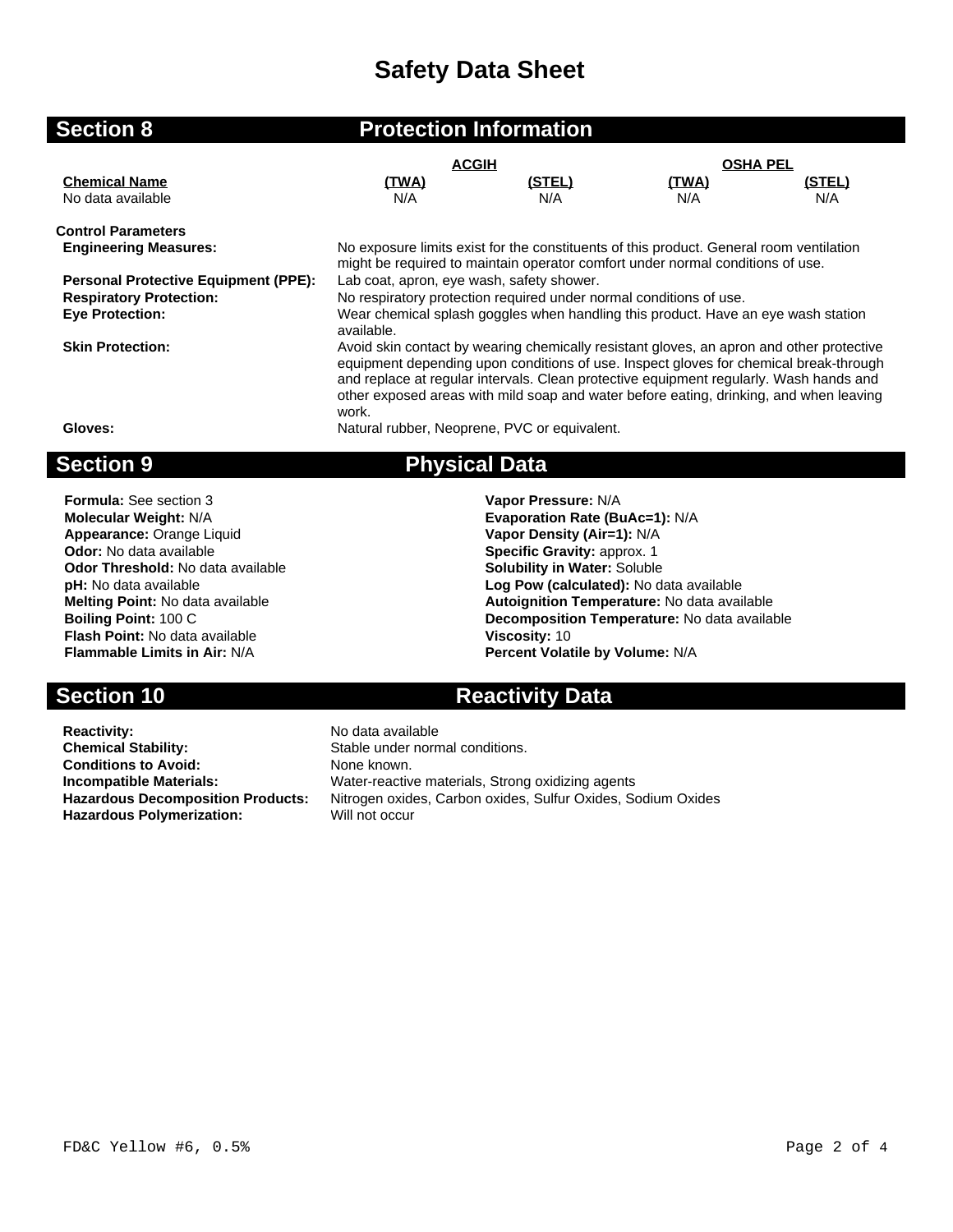### **Section 11 Toxicity Data**

**Routes of Entry** Ingestion, skin and eye contact. **Symptoms (Acute):** Allergies **Delayed Effects:** No data available

| <b>Acute Toxicity:</b><br><b>Chemical Name</b><br>Water                                                                                                                   | <b>CAS Number</b>                                                                                                                                                                                                                                             | Oral LD50<br>Oral LD50 Rat<br>90000 mg/kg | Dermal LD50              | <b>Inhalation LC50</b>    |  |
|---------------------------------------------------------------------------------------------------------------------------------------------------------------------------|---------------------------------------------------------------------------------------------------------------------------------------------------------------------------------------------------------------------------------------------------------------|-------------------------------------------|--------------------------|---------------------------|--|
| Carcinogenicity:<br><b>Chemical Name</b><br>No data available                                                                                                             | <b>CAS Number</b>                                                                                                                                                                                                                                             | <b>IARC</b><br>Not listed                 | <b>NTP</b><br>Not listed | <b>OSHA</b><br>Not listed |  |
| <b>Chronic Effects:</b><br><b>Mutagenicity:</b><br>Teratogenicity:<br>Sensitization:<br><b>Reproductive:</b><br><b>Target Organ Effects:</b><br>Acute:<br><b>Chronic:</b> | No evidence of a mutagenic effect.<br>No evidence of a teratogenic effect (birth defect).<br>No evidence of a sensitization effect.<br>No evidence of negative reproductive effects.<br>No data available<br>Not listed as a carcinogen by IARC, NTP or OSHA. |                                           |                          |                           |  |
| <b>Section 12</b>                                                                                                                                                         |                                                                                                                                                                                                                                                               | <b>Ecological Data</b>                    |                          |                           |  |

**Overview:** This material is not expected to be harmful to the ecology.<br> **Mobility:** No data **Mobility:** No data<br> **Persistence:** No data **Bioaccumulation:** No data **Degradability:** No data **Other Adverse Effects:** No data

**Chemical Name CAS Number Eco Toxicity** Water **No data available** was a set of the set of the set of the set of the set of the set of the set of the set of the set of the set of the set of the set of the set of the set of the set of the set of the set of the set

**Persistence:** 

# **Section 13 Disposal Information**

**Disposal Methods:** Dispose in accordance with all applicable Federal, State and Local regulations. Always contact a permitted waste disposer (TSD) to assure compliance.

**Waste Disposal Code(s):** 

# **Section 14 Transport Information**

**Ground - DOT Proper Shipping Name: Air - IATA Proper Shipping Name:** Not regulated for transport Not regulated for air transport by IATA.